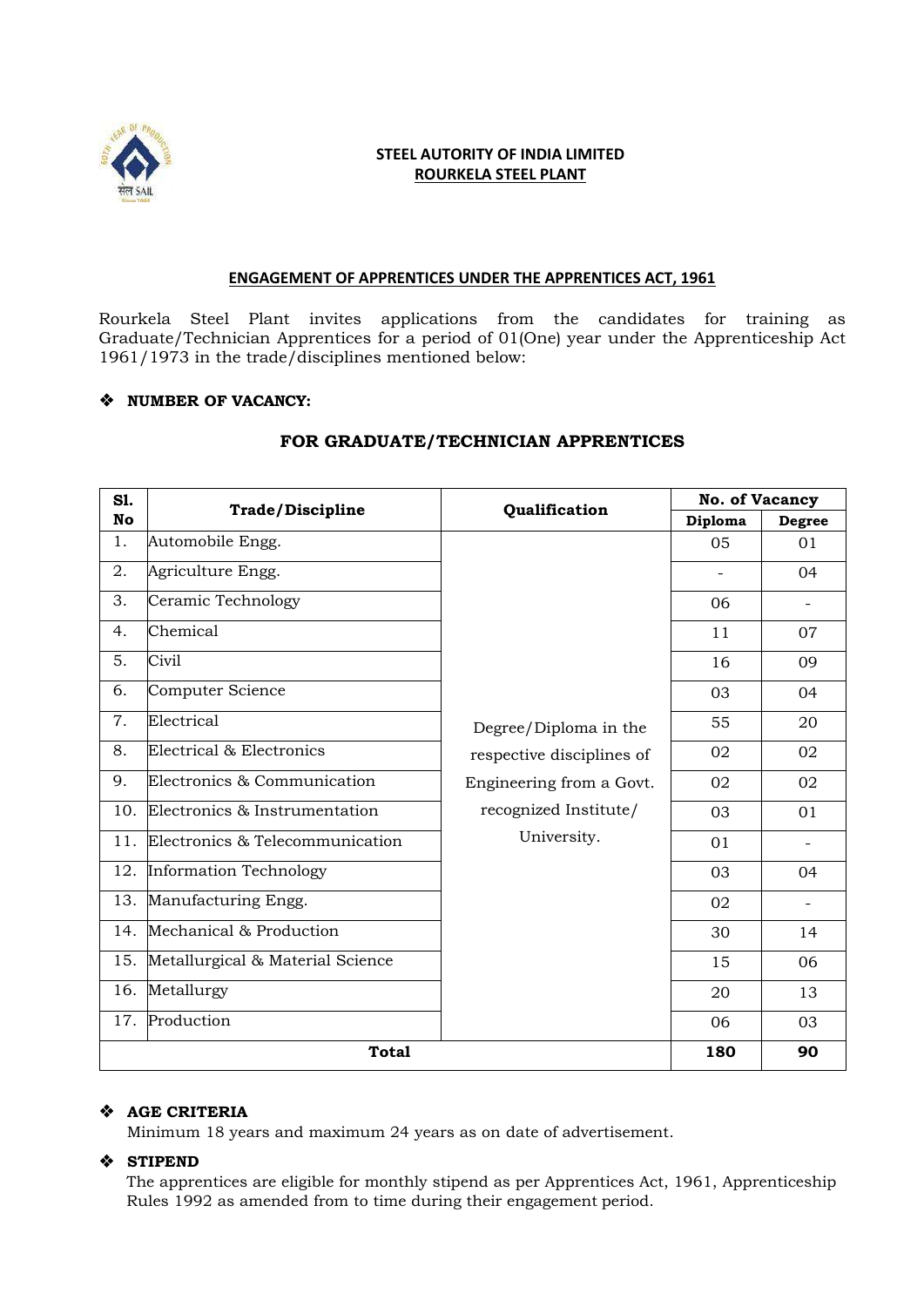❖ **RESERVATION:** As per the guidelines of Govt. of Odisha, shall be followed with applicable age relaxation.

#### ❖ **SELECTION**

Selection for engagement of Apprentices for training would be on merit basis, considering their percentage of marks obtained in the basic prescribed qualifications as applicable to respective branch/trade.

### ❖ **GENERAL INSTRUCTION:**

- ❖ Candidates are advised to carefully read the full advertisement for details of eligibility criteria and selection modalities.
- ❖ Vacancies displayed above are indicative and may change any time during the period of engagement based on our requirement.
- ❖ Only those candidates are eligible who have not undergone apprenticeship training in the past as per the Apprenticeship Act 1961/1973.
- ❖ Sundargarh District residents will be given preference over others. Applications from other districts of Odisha may be considered, only if there are any vacancies left after the selection process which cannot be filled by Sundargarh District residents
- ❖ Rourkela Steel Plant will not provide any sort of accommodation during the training. Apprentices shall have to make their own arrangement.
- ❖ Rourkela Steel Plant is not liable for providing any sort of Travel Allowance to the applicants.
- ❖ Engagement for training of selected candidates is subject to his/her being declared medically fit as per the requirement of the Apprentices Act, 1961. Medical certificate issued by Govt doctor. Seal on the certificate should contain medical registration number of the doctor.
- ❖ Management reserves the sole right to cancel the advertisement and /or the selection process there under. Decision of Management regarding the selection will be final. Further Management reserves the full right to fill up or otherwise any or all the notified posts depending on the availability of the candidates in any trade/discipline and also to fill up the vacancies if any. The vacancies in each trade are indicative and may be vary during selection process.

## ❖ **RSP shall have no obligation to offer regular employment to Apprentices during and/or after the completion of the apprenticeship training. After successful completion of Apprenticeship, candidates shall be relieved from the establishment.**

### ❖ **Last date for applying in the portal: 10.02.2021**

- I. Applications/Registration which are incomplete or not fulfilling the eligibility criteria shall not be considered "Eligible" and treated as "Rejected".
- II. Canvassing of any kind shall disqualify the candidate.
- III. The terms and conditions of the apprentices shall be governed by The Apprentices Act, 1961and Rules 1992 as amended from time to time

### ❖ **REQUIREMENT BEFORE FILLING ON-LINE REGISTRATION**

- I. Before applying for above apprentices positions, candidates have to first register themselves in online portals of the following:
	- (a) **For Graduate/Technician Apprentices:** National Apprenticeship Training Scheme (NATS) in the link [https://portal.mhrdnats.gov.in](https://portal.mhrdnats.gov.in/)
- II. The candidate must have an active email ID and Mobile Number which must be valid for at least next one year. All future communication including